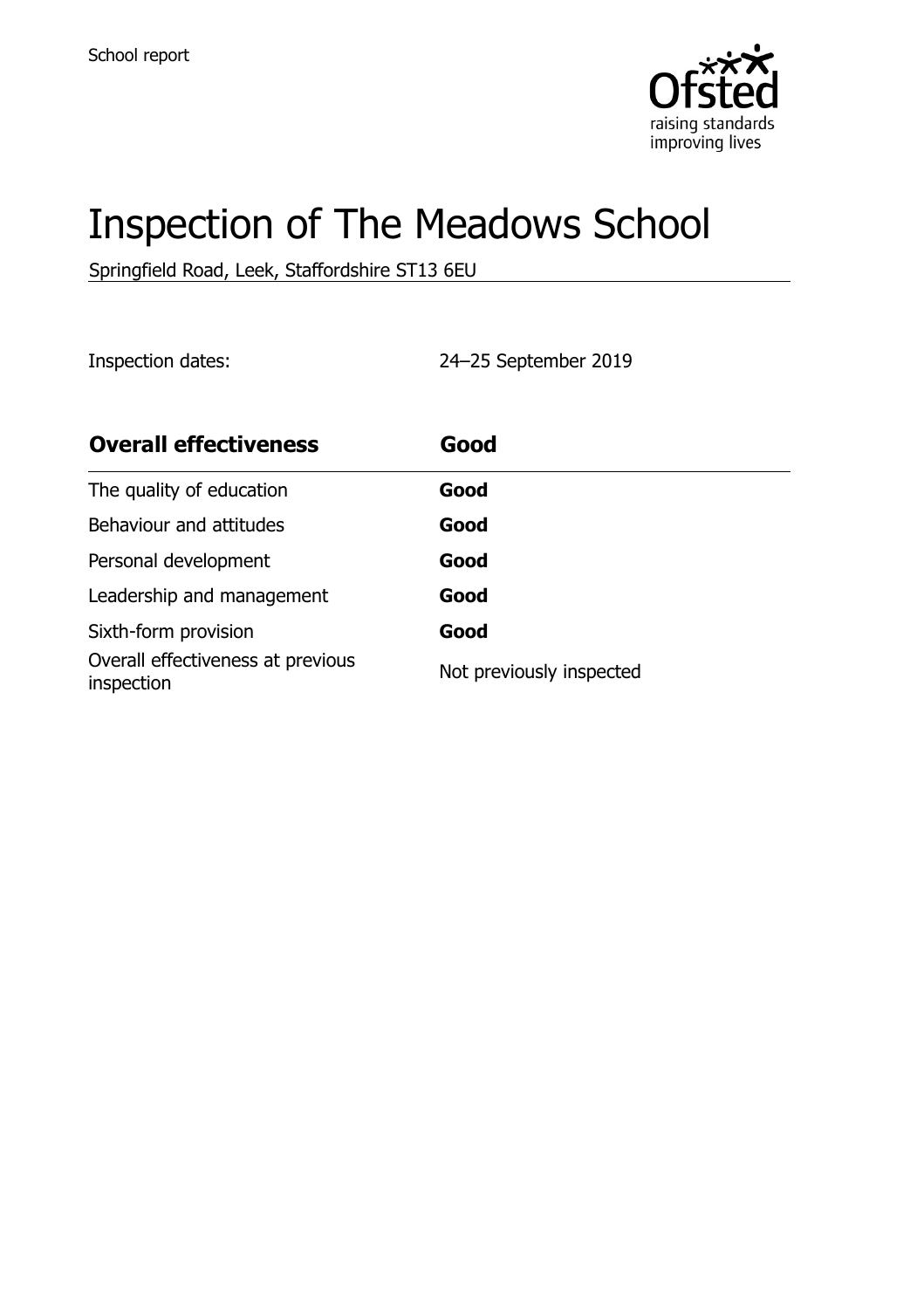

#### **What is it like to attend this school?**

Pupils in this school feel happy and enjoy school. 'It's grand!' was a comment from a pupil, reflecting the views of many. The relationships between pupils and staff and among pupils are positive. Staff go the extra mile to care for the pupils.

The school is calm and orderly. Pupils respect each other. Bullying is rare. If pupils are unkind to each other, the teachers deal with it quickly.

The range of trips and activities offered to all pupils is a strength of the school. These include trips to Germany, Belgium and an outdoor education centre. On Friday afternoons, the school offers a range of activities for pupils to take part in. These include Zumba, music, art and craft, and sport. Pupils enjoy these activities.

Students in the sixth form are well prepared for the next stage in their education. All have work placements and college placements. All students go on to post-16 training or college.

Teachers want all pupils to do the best they can. They enter them for a range of qualifications. As a result, all pupils achieve to the best of their ability. They also help them to become more independent. For example, students in the sixth form can go to a local shop at lunchtime.

#### **What does the school do well and what does it need to do better?**

Leaders have thought about the subjects that pupils follow. They think about what pupils will need to help them succeed in the future. This means getting the qualifications they need. It also means giving them the social skills to be independent.

Teachers have good subject knowledge. They expect all pupils to do well. Pupils have the chance to get qualifications in many subjects. This includes up to GCSE level. Most pupils achieve a qualification in English and mathematics.

Teachers plan lessons and sequences of lessons thoughtfully and carefully. This helps pupils to build on what they know and can do. In English, for example, teachers link topics from one year to the next. This helps pupils make sense of the work and they do well.

Teachers use the information they collect about pupils to plan their work at the right level. But, sometimes, if this is not done well, the work can be too easy or too hard for some pupils. Occasionally, pupils do not have the right skills or knowledge to be able to move on in their learning or to build on what they already know. In some areas, pupils do not move on quickly enough when they have a secure understanding of the work.

Extra funding is used to help pupils who need more help. This includes help with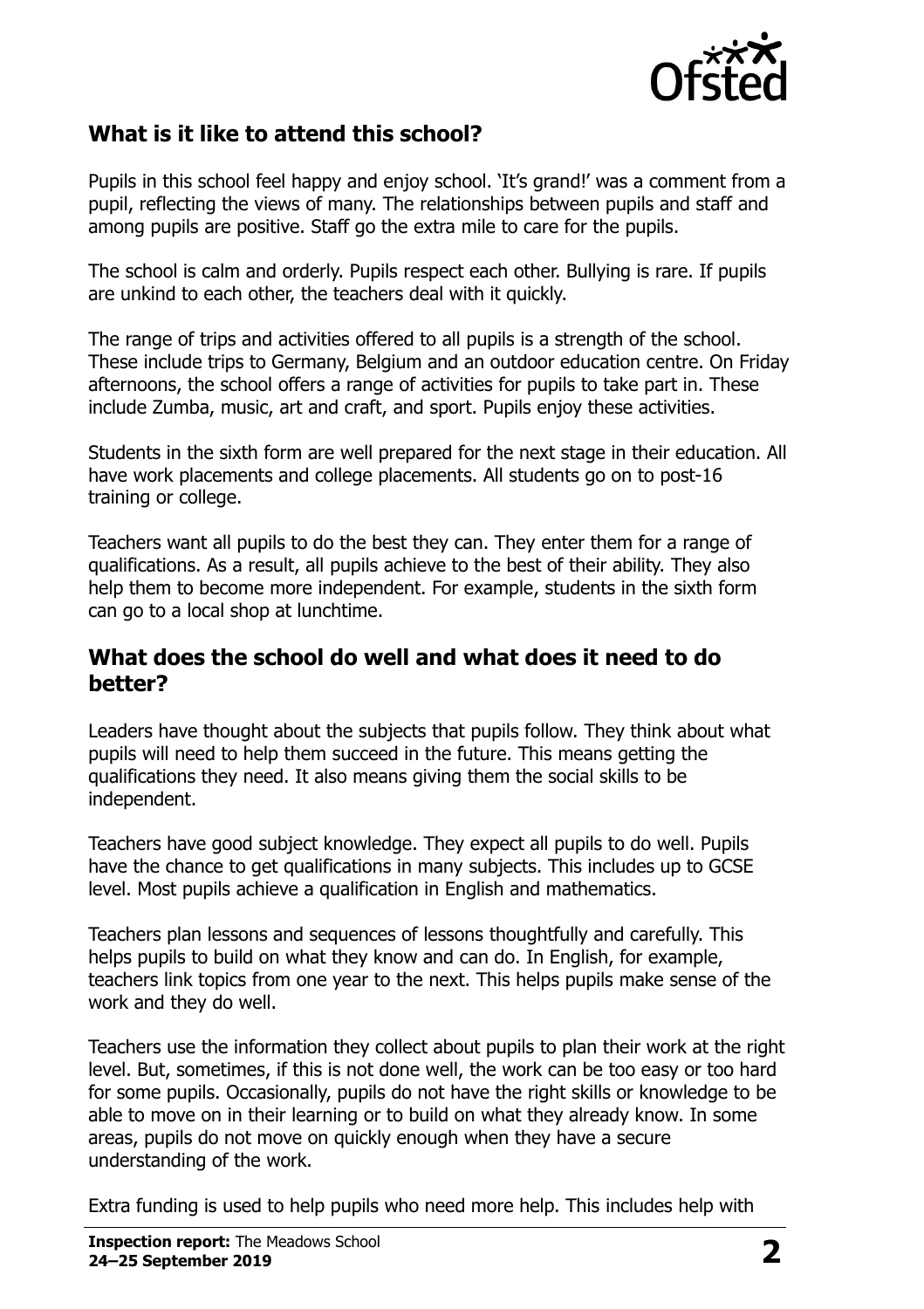

numeracy and literacy, communication and how to manage their emotions. This group of pupils make some progress. Leaders need to make sure that the interventions used give the best results for the pupils.

The school meets the wide range of pupils' needs well. Classes are organised according to pupils' needs. Teachers and teaching assistants have extra training so that they can support these needs. For example, a range of communication aids are used to help pupils improve their literacy.

Pupils are taught how to be a responsible citizen. They raise money for local charities. Students in the sixth form volunteer at local charity shops. Last year, pupils taught a science lesson to Year 3 pupils from a local primary school.

The sixth form is well led. Students are given a lot of different opportunities. They get the right qualifications they need to move on to college or training. Teachers also give them the social skills they need to become more independent. For example, the Duke of Edinburgh's Award scheme teaches them teambuilding skills.

Pupils' behaviour is good. They respond well to staff. Bullying is rare, but some pupils do not understand what the word 'bullying' means. This can cause them to worry. They think they are being bullied when they are not. Staff need to help pupils understand this better.

Pupils learn how to stay healthy. They all take part in physical education. Most go swimming every week. Some pupils use a local hydrotherapy pool. In personal, social, health and economic (PSHE) education lessons, pupils learn how to manage their emotions.

Pupils' attendance is good. The school supports families well. If staff are worried about a pupil, they telephone the pupils' home on the first day of absence. Parents and carers value the support given to them.

Staff feel well supported by leaders. They are proud to work at the school.

Members of the local academy board are ambitious for the school and for what the pupils can achieve. They clearly understand pupils' needs. They support the school. For example, last year, many of them attended a parents' evening. They asked parents what they thought about the school so that they could make it better.

#### **Safeguarding**

The arrangements for safeguarding are effective.

Staff provide good care for pupils. They take pupils' welfare seriously. They report any concerns. They are confident that the designated safeguard lead will take the right action.

The family hub provides good support to pupils and their families. Staff work well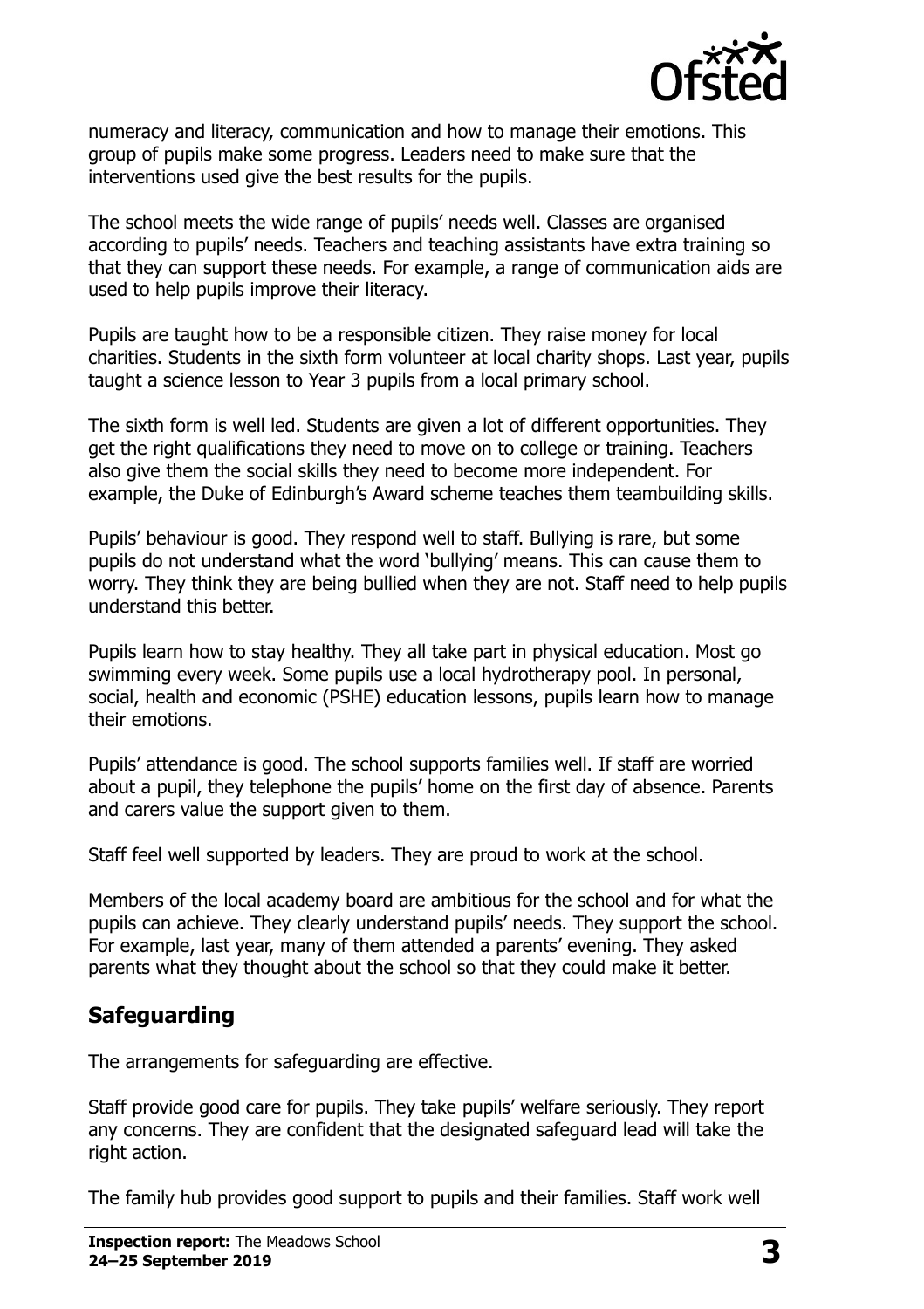

with external agencies. They make sure that pupils and their families get extra help when they need it.

The designated safeguard lead has led training for staff on the risks pupils face. These include those related to e-safety. Pupils are told about these risks in PSHE education lessons.

### **What does the school need to do to improve?**

## **(Information for the school and appropriate authority)**

- Leaders need to continue to develop the assessment system. It is well developed in English and mathematics. It now needs to be introduced and used in all subjects. This will help all teachers to plan work that matches pupils' needs, aptitudes and ability.
- Not all pupils understand what the word 'bullying' means. This sometimes causes them to worry because they think they are being bullied. Leaders need to make sure that all pupils understand what it means to be bullied. This will help some pupils to feel less anxious in school. It will also help them to be better prepared for the future.
- Extra funding is helping pupils to make progress in a variety of ways. This includes in numeracy and literacy, communication and managing their emotions. However, leaders need to rigorously evaluate the interventions used to make sure that pupils achieve the best possible outcomes.

#### **How can I feed back my views?**

You can use [Ofsted Parent View](http://parentview.ofsted.gov.uk/) to give Ofsted your opinion on your child's school, or to find out what other parents and carers think. We use Ofsted Parent View information when deciding which schools to inspect, when to inspect them and as part of their inspection.

The Department for Education has further quidance on how to complain about a school.

If you are not happy with the inspection or the report, you can [complain to Ofsted.](http://www.gov.uk/complain-ofsted-report)

#### **Further information**

You can search for [published performance information](http://www.compare-school-performance.service.gov.uk/) about the school.

In the report, '[disadvantaged pupils](http://www.gov.uk/guidance/pupil-premium-information-for-schools-and-alternative-provision-settings)' refers to those pupils who attract government pupil premium funding: pupils claiming free school meals at any point in the last six years and pupils in care or who left care through adoption or another formal route.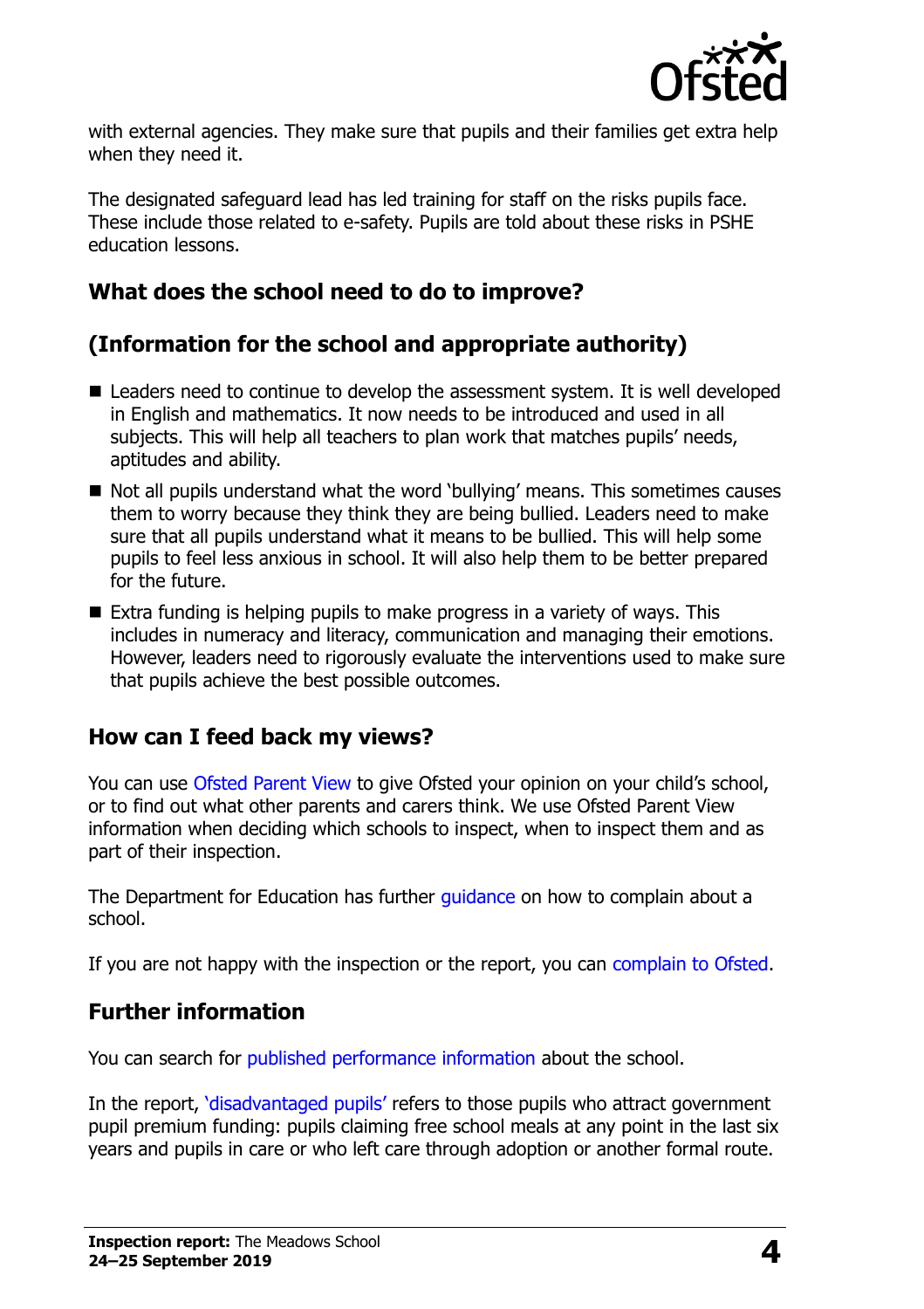

### **School details**

| Unique reference number                            | 143346                                                                   |
|----------------------------------------------------|--------------------------------------------------------------------------|
| <b>Local authority</b>                             | Staffordshire                                                            |
| <b>Inspection number</b>                           | 10111718                                                                 |
| <b>Type of school</b>                              | Special                                                                  |
| <b>School category</b>                             | Academy special converter                                                |
| Age range of pupils                                | 11 to 19                                                                 |
| <b>Gender of pupils</b>                            | Mixed                                                                    |
| <b>Gender of pupils in sixth-form</b><br>provision | Mixed                                                                    |
| Number of pupils on the school roll                | 123                                                                      |
| Of which, number on roll in the<br>sixth form      | 38                                                                       |
| <b>Appropriate authority</b>                       | Board of trustees                                                        |
| <b>Chair of trust</b>                              | Malcolm Sproat                                                           |
| <b>Headteacher</b>                                 | Christopher Best (executive<br>headteacher)<br>Joan Wright (headteacher) |
| Website                                            | www.themeadows.staffs.sch.uk                                             |
| Date of previous inspection                        | Not previously inspected                                                 |

#### **Information about this school**

- In October 2016, the school became an academy special converter and became part of Manor Hall Academy Trust.
- The school is federated with Springfield School. The two schools share an executive headteacher and local academy board.
- The school caters for pupils with a range of special educational needs and/or disabilities. These include profound and multiple learning difficulties, severe learning difficulties, autism spectrum disorder and social, emotional and mental health needs.
- All pupils who attend the school have an education, health and care plan.
- No pupils attend alternative provision.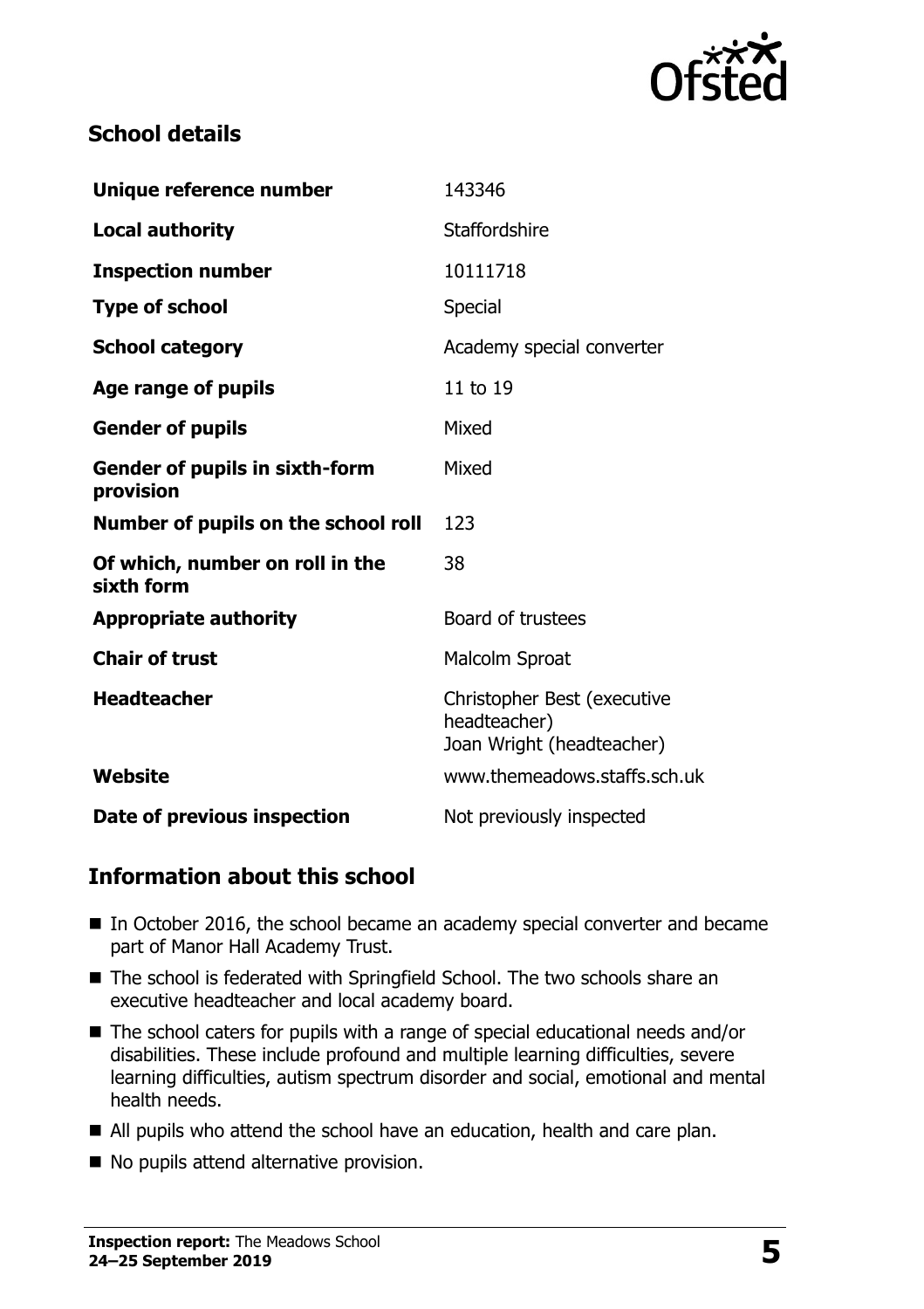

### **Information about this inspection**

- We started this inspection under section 8 of the Education Act 2005. Inspectors found some concerns about safeguarding so the inspection was converted into a section 5 inspection under the same act.
- Inspectors met with the executive headteacher, head of school, assistant headteachers, senior leaders, teaching assistants, members of the local academy board, including the chair of the board, and the business manager. An inspector spoke on the telephone with the chief executive officer of the trust and a trustee.
- The inspection focused deeply on English, mathematics, science and modern foreign languages. We met with subject leaders, teachers and a group of pupils. We visited lessons and looked at pupils' work.
- An inspector checked the single central record and the procedures for the recruitment of staff. An inspector met with the designated safeguard lead and checked pupils' records.
- Inspectors reviewed the 29 responses from the staff survey. There were insufficient responses to Parent View for inspectors to consider. They were no responses to the pupils' questionnaire.

#### **Inspection team**

Lesley Yates, lead inspector **Her Majesty's Inspector** 

Chris Pollitt **Her Majesty's Inspector**